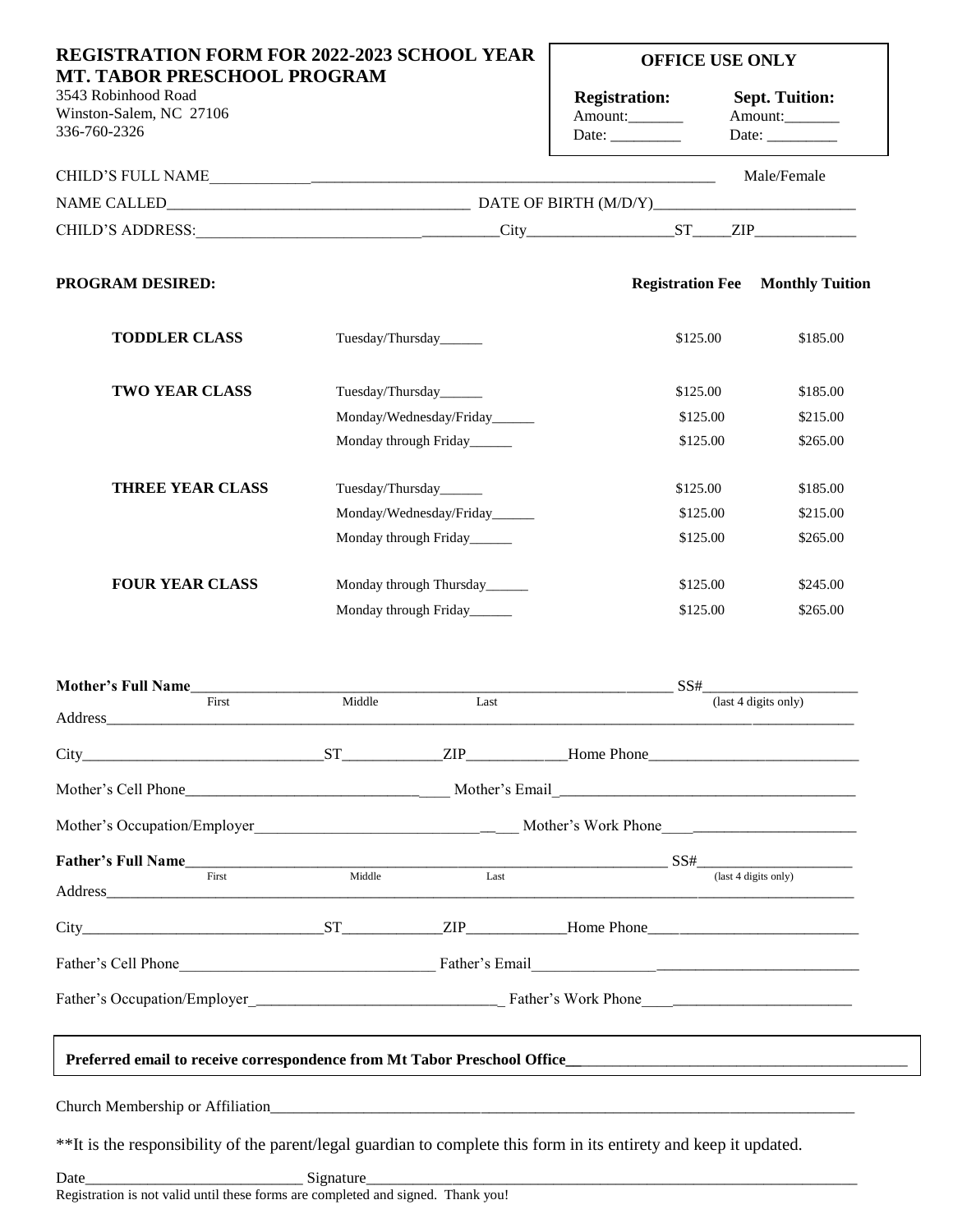# **Mt. Tabor Preschool Financial Policies**

#### **Registration:**

The registration fee is due at time of registration and is non-refundable. All accounts must be current in order to be eligible to register for the upcoming school year.

#### **\*\*Registration fee is non-refundable\*\* \*\*September tuition is non-refundable after May 1st\*\***

#### **Tuition:**

Tuition is based on the 2022/2023 school calendar and divided into nine equal payments. Monthly tuition fees are due on the first of each month. Tuition is paid one month in advance (i.e. October tuition is due September 1<sup>st</sup>). September tuition is due at time of registration or by May 1<sup>st</sup> for currently enrolled students. Registration fees are non-refundable. September tuition in non-refundable if withdrawal is after May  $1^{st}$ . Tuition is subject to the late fee of \$15.00 if not paid by the 7th of the month. We **DO NOT** SEND A BILL for tuition.

If a child is absent for any reason, tuition still must be paid to retain a place in the program.

There will be no tuition reimbursement or make up days for any school closures including, but not limited to, inclement weather (first 5 days), COVID-19 preschool closures, power outages, or inability to enter the building, etc. If more than 5 days of school are missed due to inclement weather, the preschool board will determine if makeup days are possible and will be assigned at the board's discretion.

All accounts must be current on the last day of the preschool year. Failure to comply will result in forfeiture of your child's space in our program.

Please make checks payable to Mt. Tabor Preschool. Please write your child's name and class on the front of the check. A tuition box is located in the children's building lobby. If you prefer to mail your payment, the address is: Mt. Tabor Church Preschool, 3543 Robinhood Road, Winston-Salem, NC 27106. If parents are not allowed in the building while operating under COVID-19 guidelines, payments may be sent in an envelope with your child's name and placed in the folder in your child's bookbag. Please notify the preschool office by email if a payment is sent in the bookbag.

#### **Scholarship Program:**

The Preschool Scholarship Program is a financial assistance program for families which are unable to meet their full tuition obligation. Assistance from this program is subject to available funds and space in the appropriate classroom. Applicants will be asked to pay a portion of their fees. All rates will be kept confidential, as they are specific to individual circumstances. Assistance is provided for the school year. Applicants will be asked to reapply each school year. We have a limited amount of assistance that we can provide, which will be awarded to those who the scholarship committee feels need it most and subject to availability.

### **Sibling Discount:**

A sibling discount will be given when more than one child from the same household is enrolled at the same time. The discount will be \$10 off of the second child's monthly tuition and will be in effect as long as more than one child is enrolled at the same time.

### **Withdrawal:**

Our budget is made to include your child's payment for the full school year. You must provide a 30-day written notice if you plan to withdraw your child from the school for any reason. Tuition is due and prorated for that 30-day period. For example, if on September  $1^{st}$ , you notify the Preschool office that your child will be withdrawn on October  $1^{st}$ ; you will only need to pay September tuition. If however, you notify Preschool on September 15<sup>th</sup> that your child will be withdrawn on October 1<sup>st</sup>, you will need to pay tuition through October 15<sup>th</sup> (or 30 days from the date of written notification).

### **Returned Check Fee:**

A Returned Check fee of \$25.00 will be charged for each check returned to the preschool from the bank. This fee will be enforced.

I have received information regarding Registration fee and Tuition for the 2022/2023 preschool year. I have read and understood the information on this sheet regarding Mt. Tabor Preschool's financial policies. Failure to pay registration and tuition by the specified date will result in my child's withdrawal from the program.

Signature

Date and the set of  $\alpha$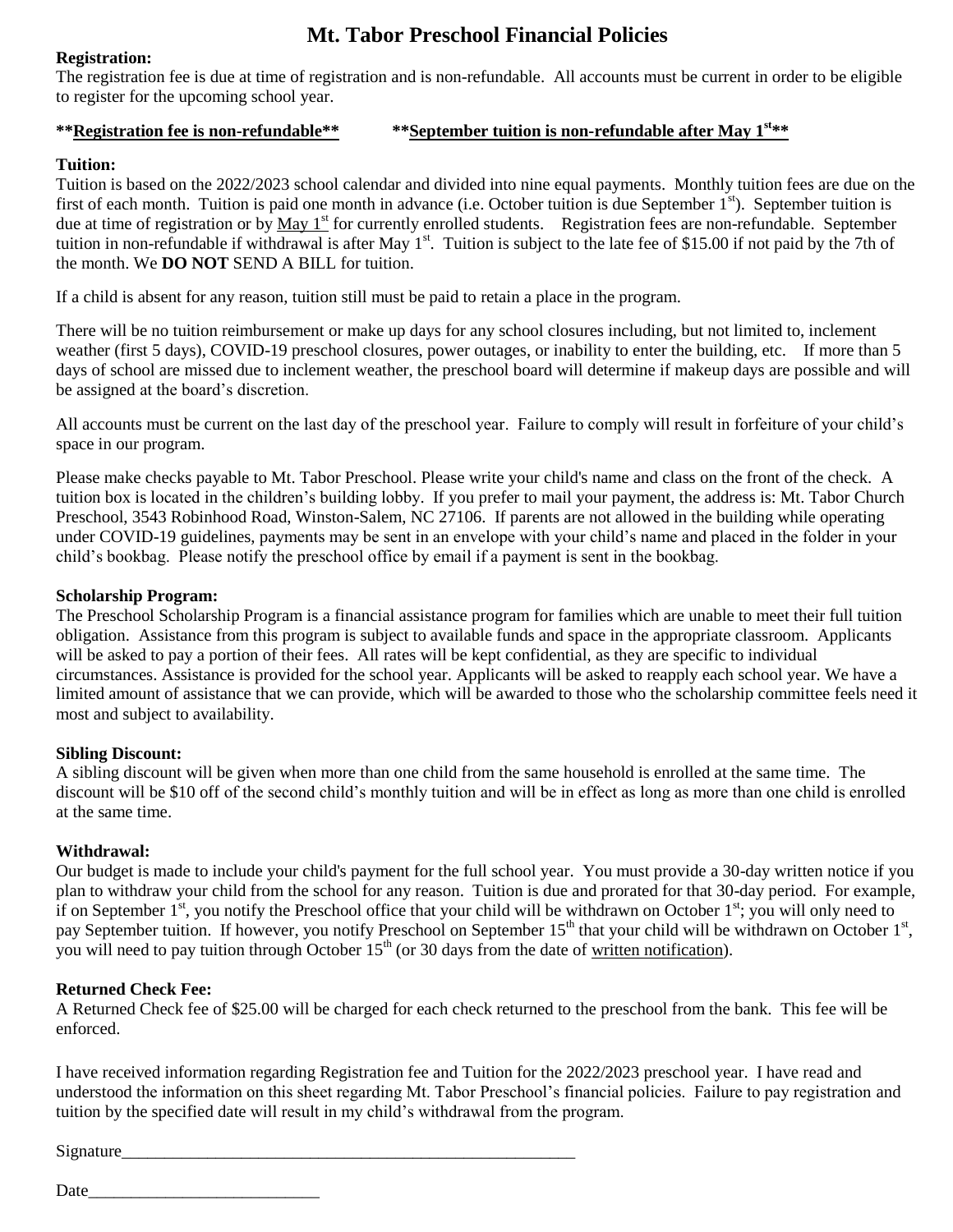### **MT. TABOR PRESCHOOL**

### **Medical Information**

| Child  |                                                       |                                                                                                                          |
|--------|-------------------------------------------------------|--------------------------------------------------------------------------------------------------------------------------|
| (Last) | (First)                                               | (Middle)                                                                                                                 |
|        |                                                       |                                                                                                                          |
|        |                                                       | Date of Birth                                                                                                            |
|        |                                                       | Work Phone                                                                                                               |
|        |                                                       |                                                                                                                          |
|        |                                                       |                                                                                                                          |
|        |                                                       |                                                                                                                          |
|        |                                                       |                                                                                                                          |
|        |                                                       |                                                                                                                          |
|        |                                                       |                                                                                                                          |
|        |                                                       | Please list any medications necessary for allergies (ie Benadryl, Epi-Pen, etc)                                          |
|        | complete an Emergency Medication Administration Form. | ***If your child's allergies require the use of medication for a possible anaphylaxis reaction, please see the office to |
|        |                                                       |                                                                                                                          |
|        |                                                       |                                                                                                                          |
|        |                                                       |                                                                                                                          |
|        |                                                       | <b>EMERGENCY CONTACTS</b><br>(Local Contacts Only)                                                                       |
|        |                                                       |                                                                                                                          |
|        |                                                       |                                                                                                                          |
| Name   |                                                       | Phone                                                                                                                    |

In the event of an emergency or child's illness, when a parent/guardian cannot be reached, the above emergency contacts have my permission to be contacted and pick up my child from Mt Tabor UMC Preschool. I understand that if I plan for anyone other than a parent/guardian to pick up my child that a written notice must be provided to my child's teacher.

#### **EMERGENCY TREATMENT**

In the event of an accident or illness which requires immediate medical treatment when a parent can not be located, I give permission for the Preschool Director of Mt. Tabor United Methodist Preschool or other preschool personnel designated by the director to authorize needed treatment. I will not hold the preschool nor medical personnel responsible. I assume all financial responsibility for the delivery of such care. This is done with the understanding that every attempt will have been made to contact the parents, the child's physician, and other persons listed for emergency contact.

It is the responsibility of the parent/legal guardian to complete this form in its entirety and keep it updated.

Parent/Guardian Signature\_\_\_\_\_\_\_\_\_\_\_\_\_\_\_\_\_\_\_\_\_\_\_\_\_\_\_\_\_\_\_\_\_\_\_\_\_Date\_\_\_\_\_\_\_\_\_\_\_\_\_\_\_